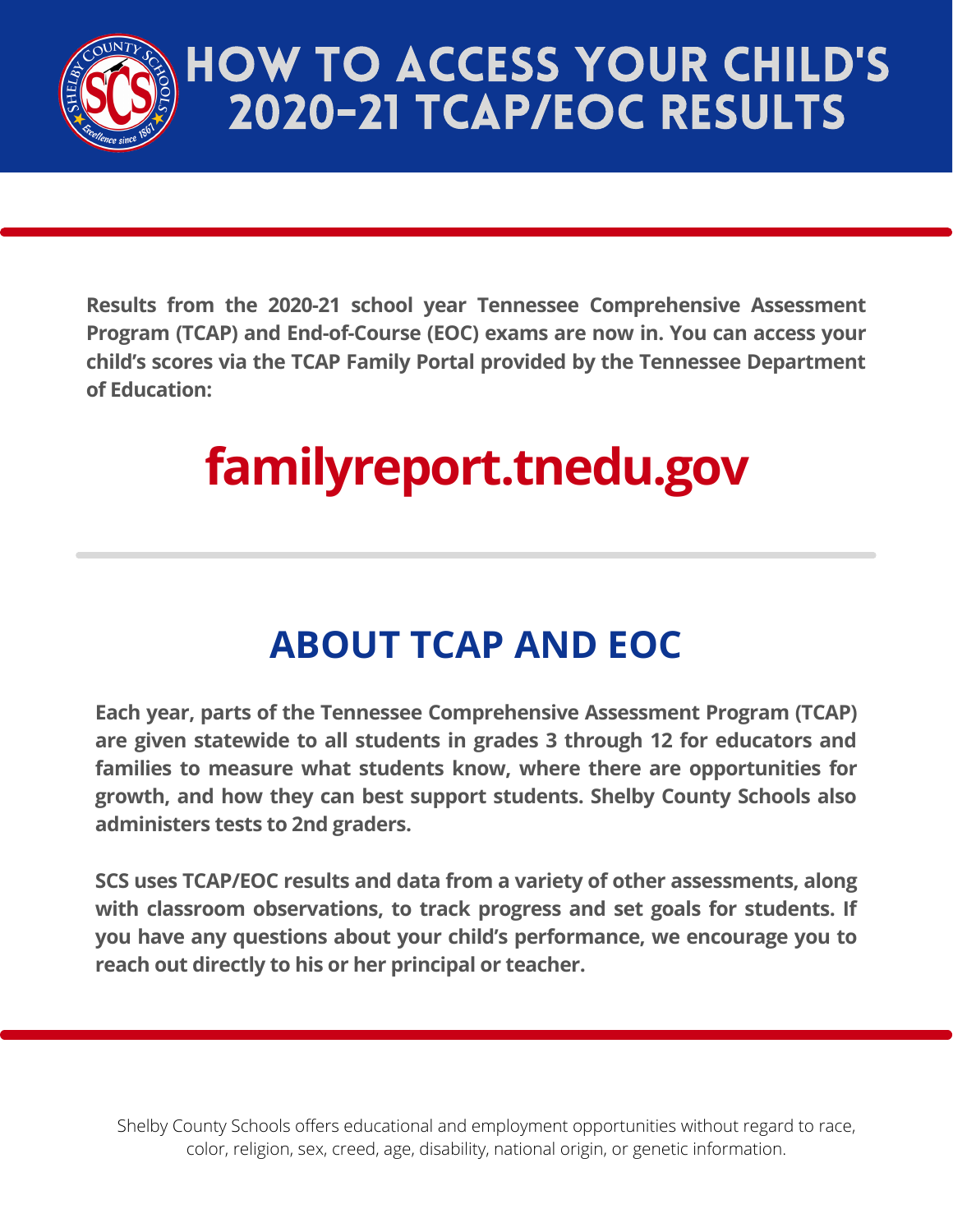### **STEPS TO ACCESS THE TCAP FAMILY PORTAL**



**Locate your child's Tennessee State Student ID number. This number is NOT the same as the PowerSchool Student ID but can be found using the PowerSchool parent portal. The ID number will start with two zeros and be displayed in green.**

| <b>PowerSchool SIS</b>                                                                    | Welcome.<br>Help<br><b>Sign Out</b>                                                                                                                                  |
|-------------------------------------------------------------------------------------------|----------------------------------------------------------------------------------------------------------------------------------------------------------------------|
|                                                                                           | W                                                                                                                                                                    |
| Navigation                                                                                |                                                                                                                                                                      |
| Online<br><b>Education</b>                                                                | <b>Grades and Attendance:</b><br>(Grade 1)<br>. .<br>ш                                                                                                               |
| 2021-22<br><b>Bag</b><br>Returning<br>Student:<br><b>Verify and</b><br><b>Update Info</b> | 654321<br>'s PowerSchool Student# Is<br>001234567<br>'s Tennessee State Student ID# Is                                                                               |
| <b>New Student</b><br>Registration<br>$2021 - 22$                                         |                                                                                                                                                                      |
| Q4 Report<br>Card<br><b>Litre</b>                                                         | Your attendance and schedule will be available to see in the PowerSchool Portal after 08/09/2021.<br>Please come back after 08/09/2021 to see your schedule. Thanks! |
| Account<br>Preferences                                                                    |                                                                                                                                                                      |
| Grades and<br>Attendance                                                                  |                                                                                                                                                                      |



**Once you have the Tennessee State Student ID number, go online to the TCAP Family Portal at [familyreport.tnedu.gov.](http://familyreport.tnedu.gov/) Enter the ID in the area labeled "Student ID (USID)" and use the drop-down tabs to enter your child's birth date. Then, click "Go." The system will pull up your child's results for review.**

**If you are a new user you will be prompted to create a password for your account. Once your password has been established, it will allow you to pull up your child's results.**